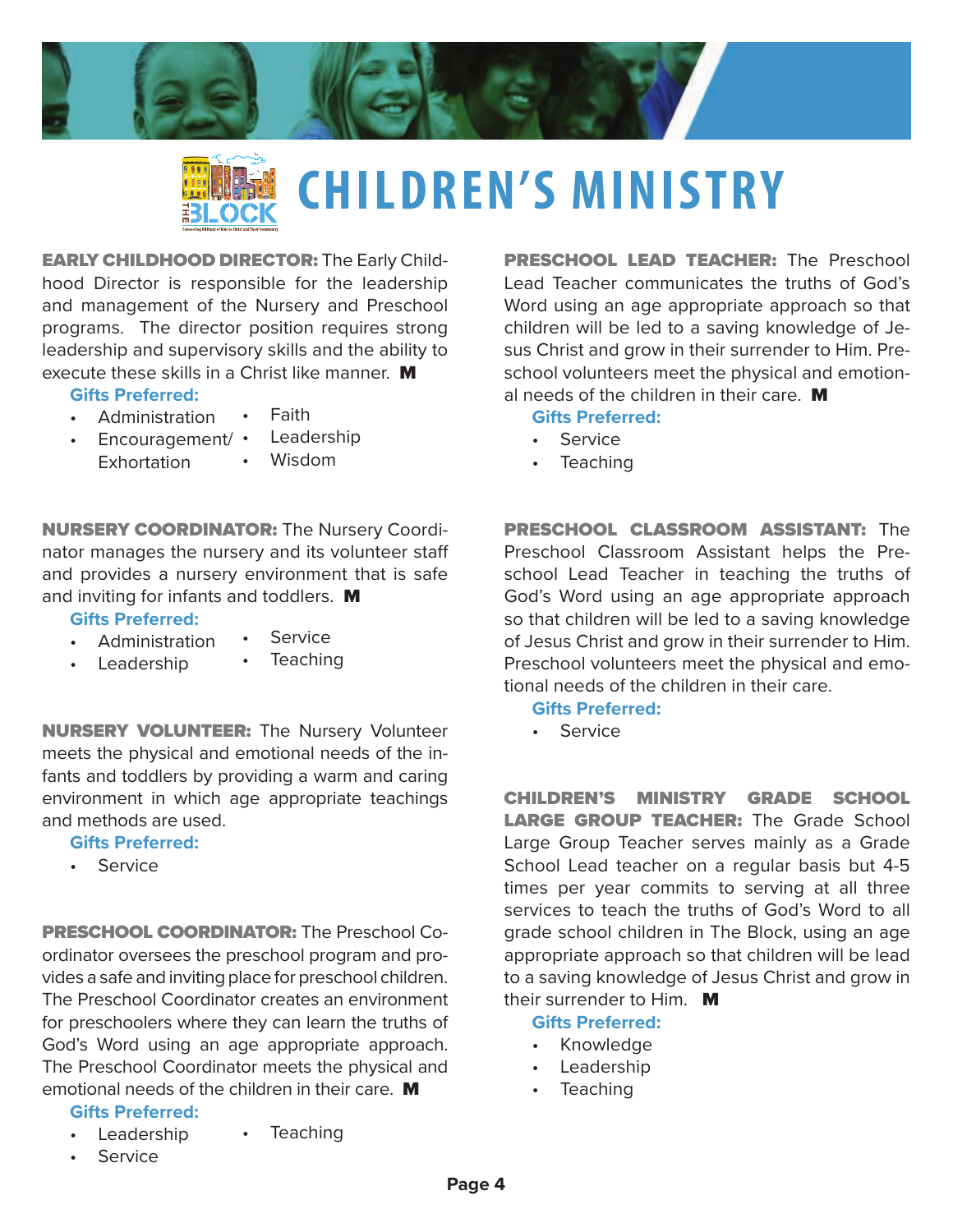

# **CHILDREN'S MINISTRY**

CHILDREN'S MINISTRY EARLY CHILDHOOD **LARGE GROUP TEACHER:** The Early Childhood Large Group Teacher serves one service each weekend, leading worship and teaching the main Bible lesson and truths of God's Word to all Preschool-Kindergarten children in The Block, using an age appropriate approach so that children will be led toa saving nowledge of Jesus Christ and grow in their surrender to HIm. This includes teaching interaction with our EArly Childhood mascot, Truman the dog. M

#### **Gifts Preferred:**

- Knowledge
- Leadership
- Teaching

CHILDREN'S MINISTRY GRADE SCHOOL LEAD

**TEACHER:** The Lead Teacher communicates the truths of God's Word using an age appropriate approach so that children may be led to a saving knowledge of Jesus Christ and grow in their surrender to Him. Lead Teachers meet the emotional and basic needs of the children in their care. M

#### **Gifts Preferred:**

- Service
- Teaching

CHILDREN'S MINISTRY GRADE SCHOOL CLASSROOM ASSISTANT: The Classroom Assistant helps the Lead Teacher communicate the truths of God's Word using an age appropriate approach so that children may be led to a saving knowledge of Jesus Christ and grow in their surrender to Him. Classroom Assistants meet the emotional and basic needs of the children in their care.

**Gifts Preferred:** 

• Service

CHILDREN'S MINISTRY WELCOME TABLE VOLUNTEER: The Welcome Table Volunteer provides a warm and friendly reception for parents and children seeking to participate in the Children's Ministry programs.

#### **Gifts Preferred:**

**Hospitality** 

CHILDREN'S MINISTRY CLASSROOM PREPARA-**TION & ORGANIZATION VOLUNTEER: Highly or**ganized volunteers serving during the daytime each Friday for about 1 hour to assist in preparing classrooms for weekend services (filling snacks, placing prepared supplies into the proper classrooms and organizing rooms to be functional and orderly).

#### **Gifts Preferred:**

- Administration
- **Service**

## MID-WEEK IN THE BLOCK

BIBLE BURST SMALL GROUP LEADER: A Bible Burst Small Group Leader serves in a weekly Wednesday night position, playing a vital role in the spiritual growth of our children. The Small Group Leader's primary role is to build relationships with their small group of children (10 or fewer students), while making sure they understand the weekly teaching. Small group leaders assist children in learning how to use their Bibles & pray.  $\blacksquare$ 

**Gifts Preferred:** 

• Discernment

- **Leadership**
- Intercession/Prayer
- **Teaching**

**Page 5**